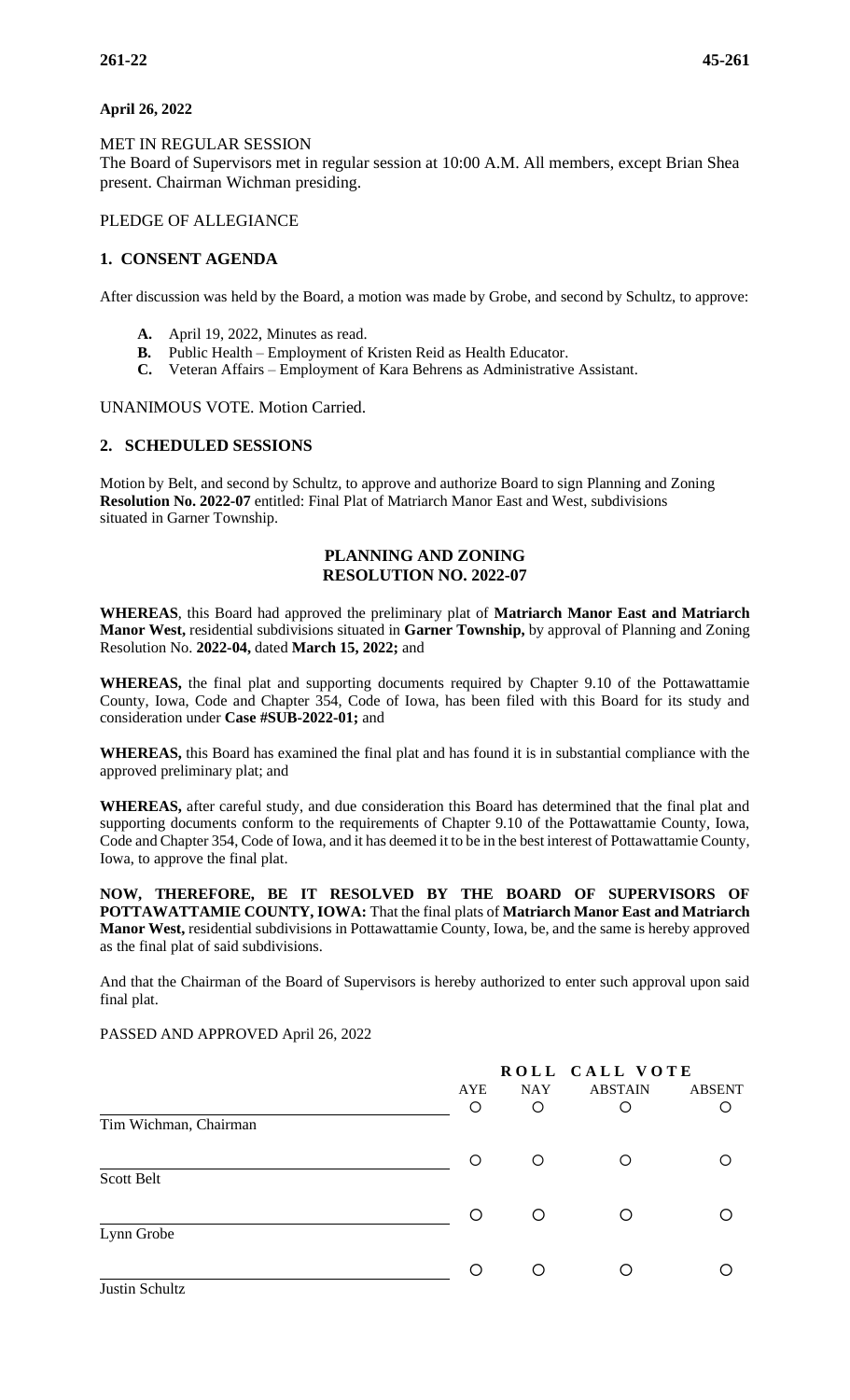Brian Shea

 $\circ$   $\circ$   $\circ$   $\circ$ 

Attest: \_\_\_\_\_\_\_\_\_\_\_\_\_\_\_\_\_\_\_\_\_\_\_\_\_\_\_\_\_\_\_\_\_\_\_ Melvyn Houser, County Auditor Pottawattamie County, Iowa RECORD: After Passage

Roll Call Vote: AYES: Wichman, Belt, Grobe, Schultz. Motion Carried.

After discussion was held by the Board, a motion was made by Schultz, and second by Grobe, to approve the Board Chairman to sign CO 004 for Roofing Material Price Increase in the amount of \$43,928.03. UNANIMOUS VOTE. Motion Carried.

Motion by Belt, second by Schultz, to approve setting time and place for public hearing on an amendment for the FY 2021/22 Budget for May 17, 2022, at 10:00 AM. UNANIMOUS VOTE. Motion Carried.

Motion by Schultz, and second by Belt, to approve and authorize Board to sign **Resolution No. 33- 2022** entitled: Resolution Authorizing Transfer from Lost Secondary Roads Fund to Bond Series 2021C Debt Fund.

## **RESOLUTION NO. 33-2022**

**RESOLUTION Authorizing Transfer from LOST Secondary Roads Fund to Bond Series 2021C Debt Fund**

**WHEREAS**, it is desired to transfer money from LOST Secondary Roads Fund to Bond Series 2021C Debt Fund; and

**WHEREAS**, said transfer is in accordance with Section 331.432, Code of Iowa; and

**NOW THEREFORE BE IT RESOLVED**, that the Pottawattamie County Board of Supervisors as follows:

- SECTION 1: The sum of \$401,360.83 is ordered to be transferred from LOST Secondary Roads Fund to Bond Series 2021C Debt Fund, and
- SECTION 2: The Auditor is directed to correct his/her book accordingly and to notify the Treasurer of this operating transfer.

#### **Dated this 26th day of April, 2022.**

|                       |            | ROLL CALL VOTE |                |               |  |
|-----------------------|------------|----------------|----------------|---------------|--|
|                       | AYE        | <b>NAY</b>     | <b>ABSTAIN</b> | <b>ABSENT</b> |  |
| Tim Wichman, Chairman | O          | $\circ$        | O              | $\circ$       |  |
| <b>Scott Belt</b>     | O          | $\circ$        | O              | ◯             |  |
| Lynn Grobe            | $\bigcirc$ | $\bigcirc$     | O              | $\circ$       |  |
| Justin Schultz        | $\bigcirc$ | $\bigcirc$     | O              | O             |  |
| Brian Shea            | O          | $\circ$        | O              | ◯             |  |
| ATTEST:               |            |                |                |               |  |

Melvyn Houser, County Auditor

Roll Call Vote: AYES: Wichman, Belt, Grobe, Schultz. Motion Carried.

Motion by Schultz, and second by Belt, to approve and authorize Board to sign **Resolution No. 34- 2022** entitled: Resolution Authorizing Transfer from Lost Secondary Roads Fund to Bond Series 2020B Debt Fund.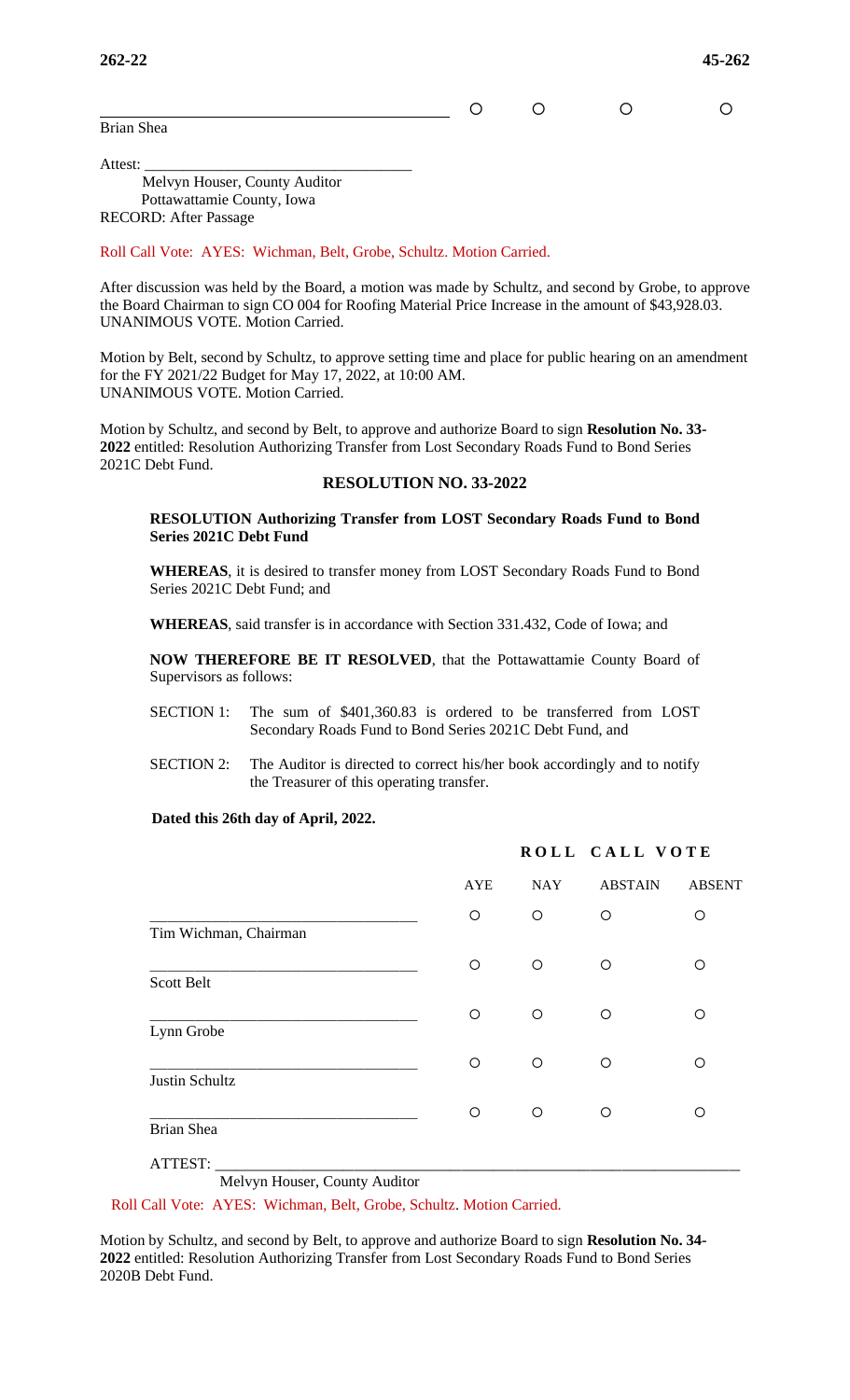### **RESOLUTION NO. 34-2022**

#### **RESOLUTION Authorizing Transfer from LOST Secondary Roads Fund to Bond Series 2020B Debt Fund**

**WHEREAS**, it is desired to transfer money from LOST Secondary Roads Fund to Bond Series 2020B Debt Fund; and

**WHEREAS**, said transfer is in accordance with Section 331.432, Code of Iowa; and

**NOW THEREFORE BE IT RESOLVED**, that the Pottawattamie County Board of Supervisors as follows:

- SECTION 1: The sum of \$192,052.61 is ordered to be transferred from LOST Secondary Roads Fund to Bond Series 2020B Debt Fund, and
- SECTION 2: The Auditor is directed to correct his/her book accordingly and to notify the Treasurer of this operating transfer.

#### **Dated this 26th day of April, 2022.**

|                       |            |            | ROLL CALL VOTE |               |
|-----------------------|------------|------------|----------------|---------------|
|                       | <b>AYE</b> | <b>NAY</b> | <b>ABSTAIN</b> | <b>ABSENT</b> |
| Tim Wichman, Chairman | O          | O          | O              | O             |
| Scott Belt            | $\circ$    | $\circ$    | O              | Ω             |
| Lynn Grobe            | O          | O          | O              | Ο             |
| Justin Schultz        | O          | O          | O              | Ο             |
| <b>Brian Shea</b>     | ◯          | $\circ$    | $\circ$        | ∩             |

ATTEST: \_\_\_\_\_\_\_\_\_\_\_\_\_\_\_\_\_\_\_\_\_\_\_\_\_\_\_\_\_\_\_\_\_\_\_\_\_\_\_\_\_\_\_\_\_\_\_\_\_ Melvyn Houser, County Auditor

Roll Call Vote: AYES: Wichman, Belt, Grobe, Schultz. Motion Carried

Motion by Schultz, and second by Belt, to approve and authorize Board to sign **Resolution No. 35-2022** entitled: Resolution Transfer from Lot Secondary Roads Fund to Secondary Roads Fund**. RESOLUTION NO. 35-2022** 

**RESOLUTION Transfer from LOT Secondary Roads Fund to Secondary Roads Fund**

**WHEREAS**, it is desired to transfer money from LOT Secondary Roads Fund to Secondary Roads Fund; and

**WHEREAS**, said transfer is in accordance with Section 331.432, Code of Iowa; and

**NOW THEREFORE BE IT RESOLVED**, that the Pottawattamie County Board of Supervisors as follows:

- SECTION 1: The sum of \$2,750,000 is ordered to be transferred from LOT Secondary Roads Fund to Secondary Roads Fund, and
- SECTION 2: The Auditor is directed to correct his/her book accordingly and to notify the Treasurer of this operating transfer.

 **Dated this 26th day of April, 2022.**

**ROLL CALL VOTE**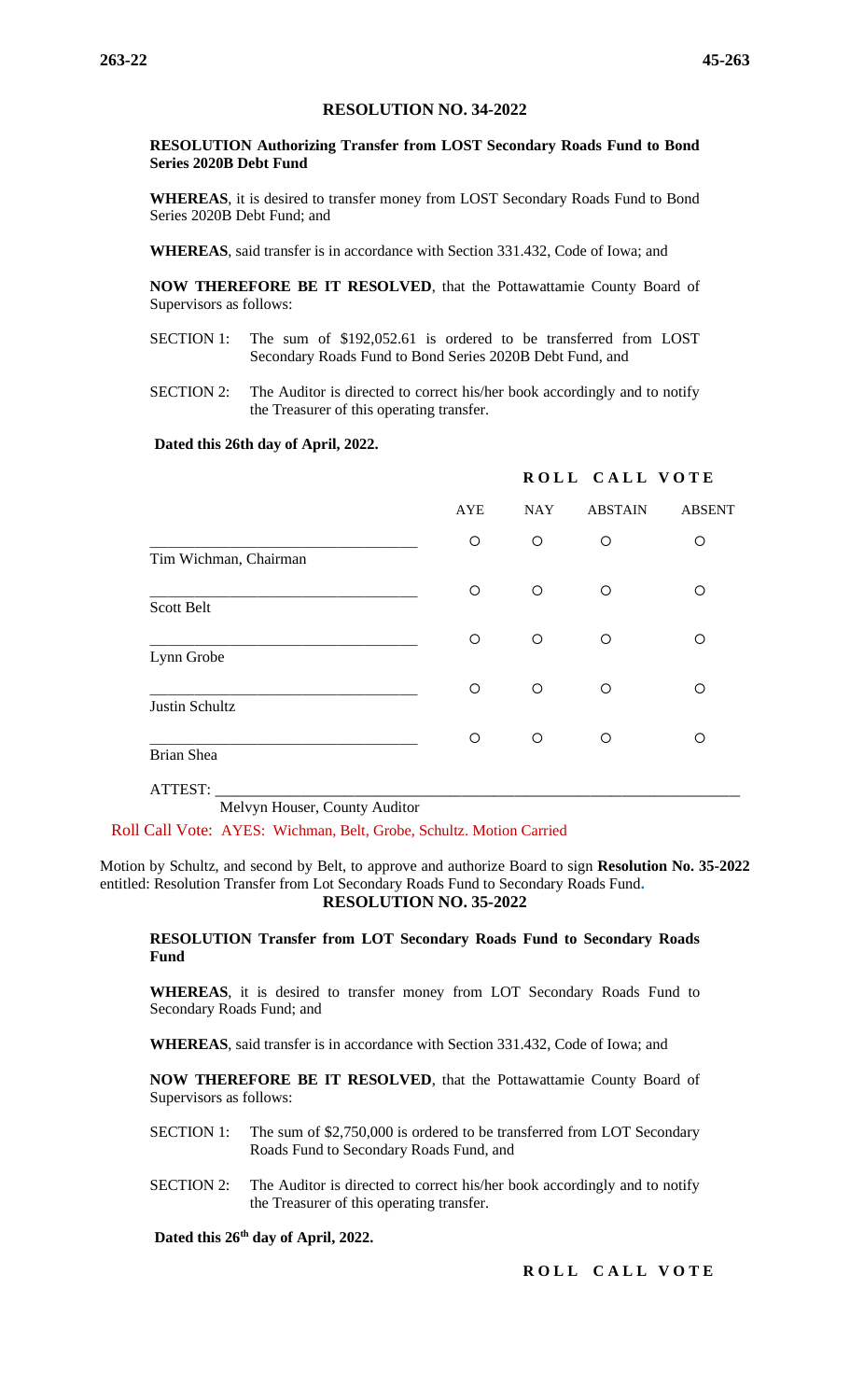|                       | <b>AYE</b> | <b>NAY</b> | <b>ABSTAIN</b> | <b>ABSENT</b> |
|-----------------------|------------|------------|----------------|---------------|
| Tim Wichman, Chairman | O          | O          | O              | O             |
| Scott Belt            | $\circ$    | $\circ$    | O              | Ω             |
| Lynn Grobe            | $\circ$    | $\circ$    | O              | O             |
| Justin Schultz        | $\circ$    | O          | O              | O             |
| <b>Brian Shea</b>     | O          | O          | O              | O             |
| ATTEST:               |            |            |                |               |

Melvyn Houser, County Auditor

Roll Call Vote: AYES: Wichman, Belt, Grobe, Schultz. Motion Carried.

Motion by Schultz, and second by Belt, to approve and authorize Board to sign **Resolution No. 36-2022** entitled: Resolution for Transfer from Rural Services Fund to Secondary Roads Fund. **RESOLUTION NO. 36-2022** 

#### **RESOLUTION for Transfer from Rural Services Fund to Secondary Roads Fund**

**WHEREAS**, it is desired to transfer money from Rural Services Fund to Secondary Roads Fund; and

**WHEREAS**, said transfer is in accordance with Section 331.432, Code of Iowa; and

**NOW THEREFORE BE IT RESOLVED**, that the Pottawattamie County Board of Supervisors as follows:

- SECTION 1: The sum of \$2,607,500 is ordered to be transferred from Rural Services Fund to Secondary Roads Fund, and
- SECTION 2: The Auditor is directed to correct his/her book accordingly and to notify the Treasurer of this operating transfer.

#### **Dated this 26th Day of April, 2022.**

|                       |            |            | ROLL CALL VOTE |               |
|-----------------------|------------|------------|----------------|---------------|
|                       | <b>AYE</b> | <b>NAY</b> | <b>ABSTAIN</b> | <b>ABSENT</b> |
| Tim Wichman, Chairman | $\circ$    | O          | O              | ∩             |
| <b>Scott Belt</b>     | O          | O          | $\circ$        | ∩             |
| Lynn Grobe            | O          | O          | $\circ$        | ∩             |
| Justin Schultz        | O          | O          | $\circ$        | ∩             |
| Brian Shea            | O          | O          | ◯              | ∩             |

ATTEST: \_\_\_\_\_\_\_\_\_\_\_\_\_\_\_\_\_\_\_\_\_\_\_\_\_\_\_\_\_\_\_\_\_\_\_\_\_\_\_\_\_\_\_\_\_\_\_\_\_

Melvyn Houser, County Auditor

Roll Call Vote: AYES: Wichman, Belt, Grobe, Schultz. Motion Carried.

Motion by Grobe, and second by Belt, to approve and authorize Board to sign **Resolution No. 37-2022** entitled: Resolution Authorizing Transfer from Bond Series 2020A Debt Fund to Bond Series 2021B Debt Fund**.**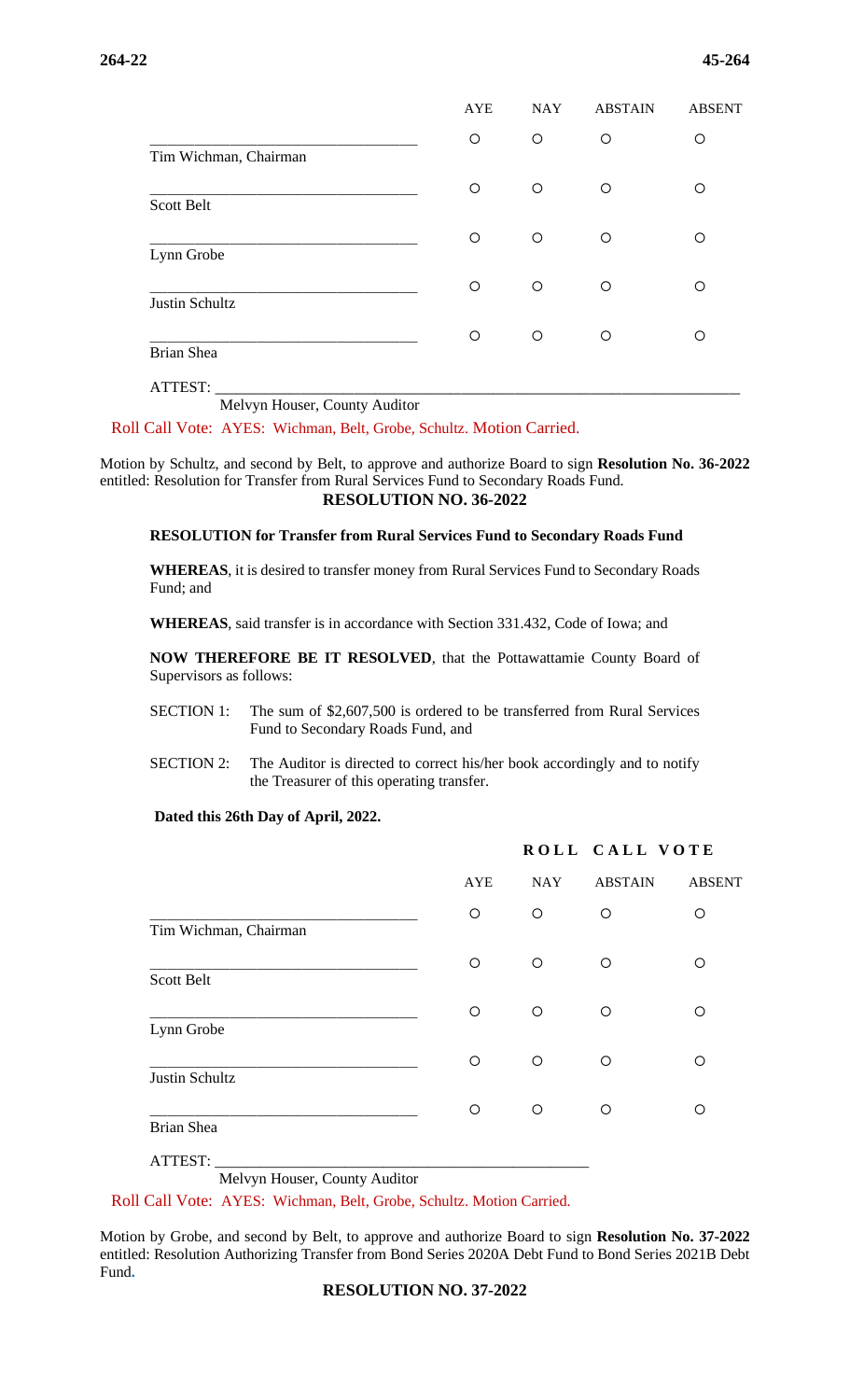#### **RESOLUTION Authorizing Transfer from Bond Series 2020A Debt Fund to Bond Series 2021B Debt Fund.**

**WHEREAS**, it is desired to transfer money from Bond Series 2020A Debt Fund to Bond Series 2021B Debt Fund; and

**WHEREAS**, said transfer is in accordance with Section 331.432, Code of Iowa; and

**NOW THEREFORE BE IT RESOLVED**, that the Pottawattamie County Board of Supervisors as follows:

- SECTION 1: The sum of \$9,266.65 is ordered to be transferred from Bond Series 2020A Debt Fund to Bond Series 2021B Debt Fund, and
- SECTION 2: The Auditor is directed to correct his/her book accordingly and to notify the Treasurer of this operating transfer.

### **Dated this 26th day of April, 2022.**

|                       |            |            | ROLL CALL VOTE |               |
|-----------------------|------------|------------|----------------|---------------|
|                       | <b>AYE</b> | <b>NAY</b> | <b>ABSTAIN</b> | <b>ABSENT</b> |
| Tim Wichman, Chairman | $\bigcirc$ | $\circ$    | O              | $\circ$       |
| Scott Belt            | O          | O          | O              | ∩             |
| Lynn Grobe            | O          | O          | $\circ$        | ∩             |
| Justin Schultz        | O          | O          | O              | ∩             |
| <b>Brian Shea</b>     | O          | O          | $\circ$        | ∩             |
| ATTEST:               |            |            |                |               |

Melvyn Houser, County Auditor

Roll Call Vote: AYES: Wichman, Belt, Grobe, Schultz. Motion Carried.

Motion by Schultz, and second by Belt, to approve and authorize Board to sign **Resolution No. 38-2022** entitled: Resolution Authoring Transfer from Bond Series 2021A Debt Fund to Bond Series 2021B Debt Fund.

#### **RESOLUTION NO. 38-2022**

#### **RESOLUTION Authorizing Transfer from Bond Series 2021A Debt Fund to Bond Series 2021B Debt Fund**

**WHEREAS**, it is desired to transfer money from Bond Series 2021A Debt Fund to Bond Series 2021B Debt Fund; and

**WHEREAS**, said transfer is in accordance with Section 331.432, Code of Iowa; and

**NOW THEREFORE BE IT RESOLVED**, that the Pottawattamie County Board of Supervisors as follows:

- SECTION 1: The sum of \$405,000 is ordered to be transferred from Bond Series 2021A Debt Fund to Bond Series 2021B Debt Fund, and
- SECTION 2: The Auditor is directed to correct his/her book accordingly and to notify the Treasurer of this operating transfer.

 **Dated this 26th day of April, 2022.**

### **ROLL CALL VOTE**

AYE NAY ABSTAIN ABSENT